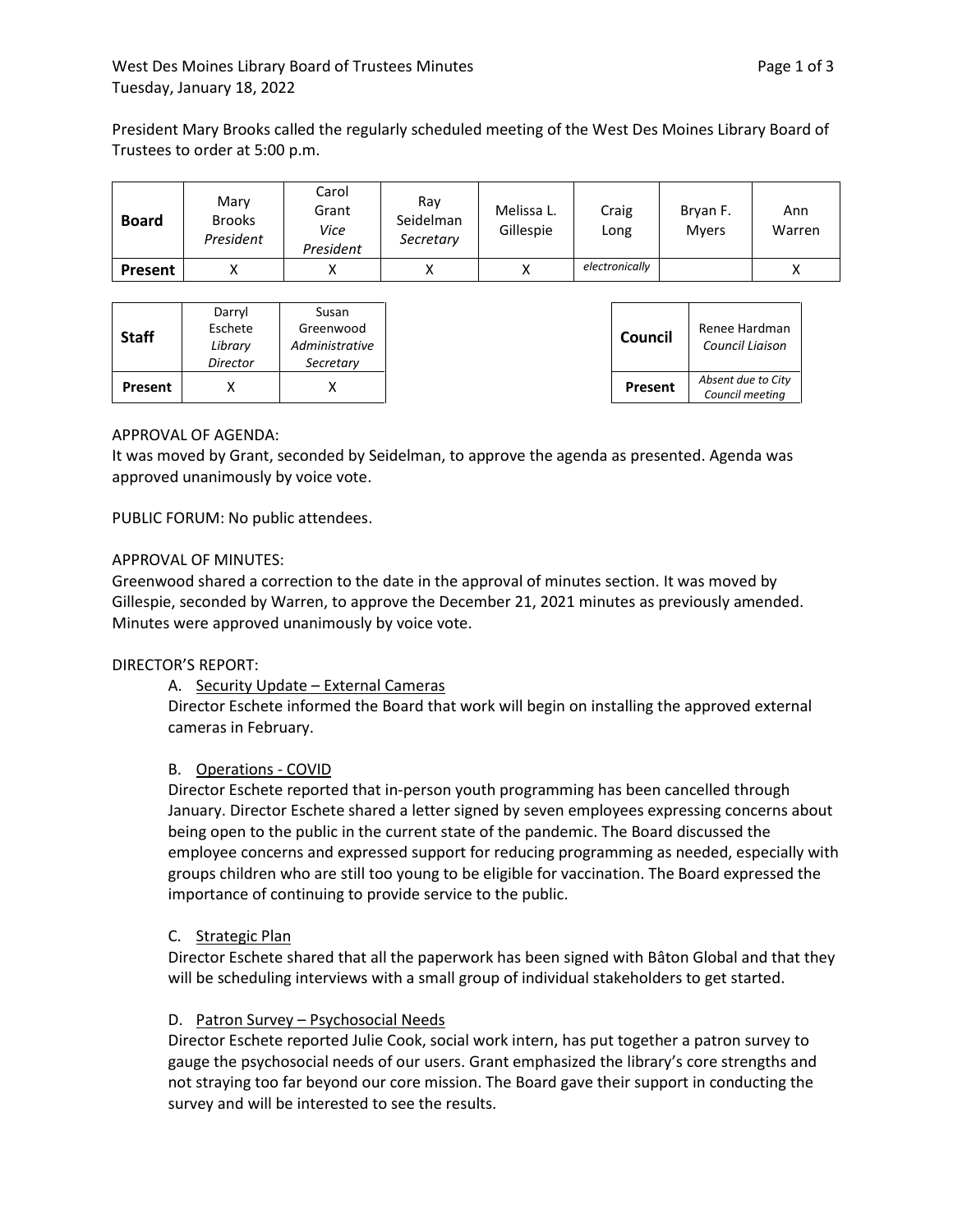#### E. Trustee Training Opportunity – Iowa Libraries Online Conference

Director Eschete shared the Iowa Libraries Online Conference for which the link was forwarded in an email by Brooks. These types of trainings can be counted toward the Board's annual training requirement.

# F. Staff Training Day

Director Eschete shared that training on Presidents Day will be held in a hybrid format with a Reader's Advisory session led by Jen Ohzork, a session on serving neuro-atypical patrons by Kate Thompson and Rachel Bussan, a safety module led by Director Eschete and an external presenter, Eileen Swoboda, will present on incorporating play into the workday.

# G. Division Report – Head of Circulation – Heather Hildreth

Hildreth shared that most outreach facilities are still allowing deliveries and that Homebound and Outreach Assistant, Betsy Richter has even added some in-person programs at facilities. Hildreth shared that she expects to see new records in circulations this year. Hildreth shared ongoing work with interlibrary loan, database cleanup and kiosk maintenance. The Board thanked Hildreth for the work she and her team do.

H. Valley Junction Kiosk Usage Report Director Eschete shared the monthly kiosk usage report.

#### I. Gift Trust Report

Director Eschete provided the updated report on funds available in the Gift Trust.

#### APPROVAL OF BILLS - *Action*:

It was moved by Seidelman, seconded by Gillespie and approved unanimously by voice vote to approve the January 18, 2022 bill list as presented. Bills approved unanimously by voice vote.

#### BUDGET REVIEW:

Director Eschete shared the monthly budget report.

#### ASSIGNMENT REPORTS:

#### Friends:

Warren shared that next week's meeting is being held virtually. Brooks shared there will be six Friends positions open in July. Renee and Mary will meet with the Mayor next week to discuss Board related processes and procedures. Brooks also noted that the Friends Treasurer had to step down, so Scott Griese has reassumed the position until a replacement is named.

# Personnel/Nominating:

No items.

#### Operations: No items.

# City Council Liaison:

Councilwoman Hardman is out at the City Council meeting this evening. Brooks spoke very highly of the 3<sup>rd</sup> Annual Martin Luther King Jr. event held at the RecPlex. Eschete reported that Library staff will be looking into ways to get involved for next year's event.